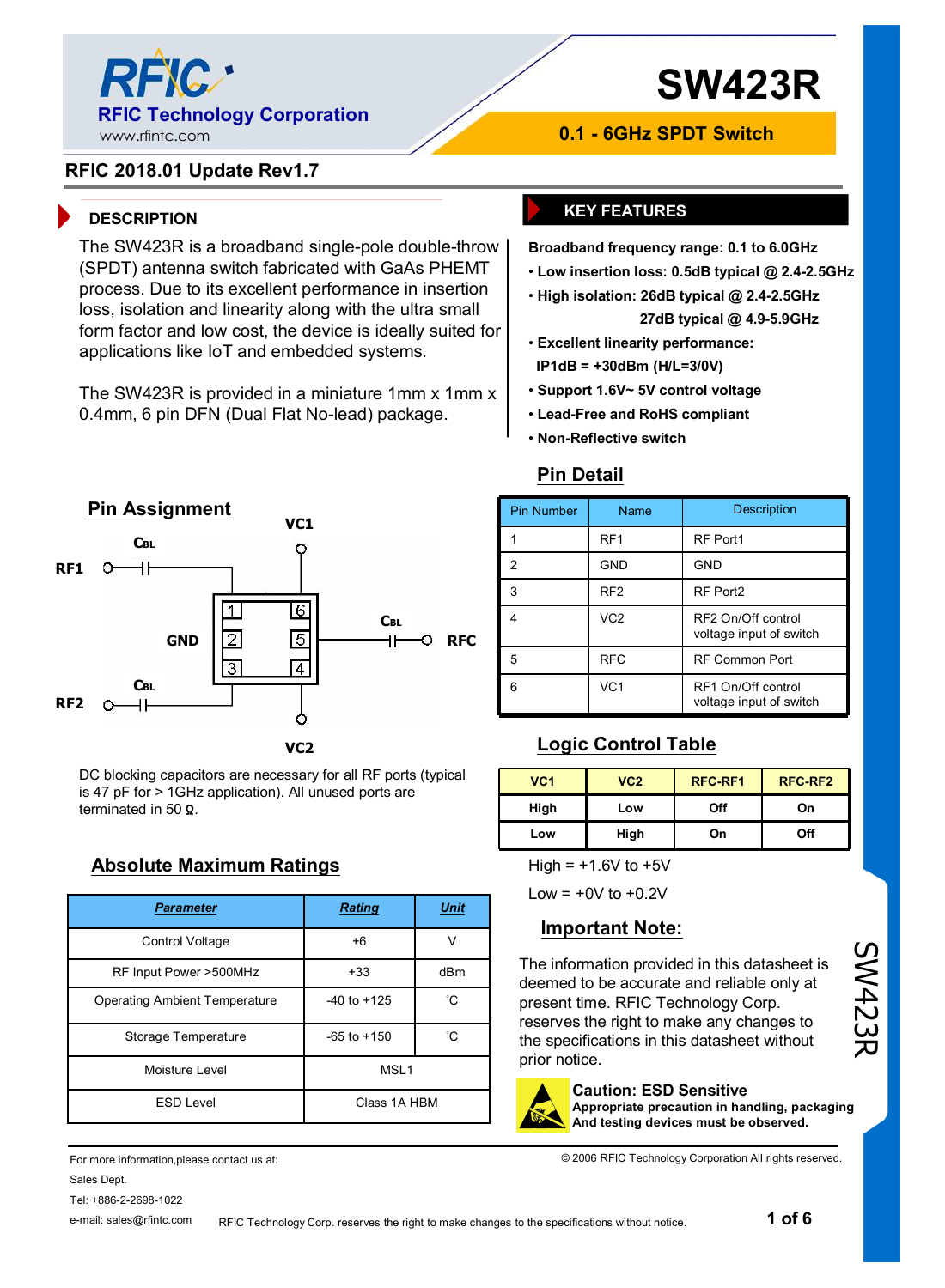

#### **RFIC 2018.01 Update Rev1.7**

## **Electrical Characteristics for +3V Control Voltages**

Logic High =  $1.6V \sim 5V$ ; Logic Low =  $0 \sim 0.2V$ ; TA =  $25°C$ ; unless otherwise noted.

|                        | <b>Specification</b> |       |            |              |                                  |
|------------------------|----------------------|-------|------------|--------------|----------------------------------|
| <b>Parameter</b>       | Min                  | Typ.  | <b>Max</b> | <b>Units</b> | <b>Notes</b>                     |
| <b>Insertion Loss</b>  |                      | 0.4   | 0.5        | dB           | $DC - 1.0GHz$                    |
|                        |                      | 0.6   | 0.7        |              | $1.0 - 3.0$ GHz                  |
|                        |                      | 0.8   | 1.1        |              | $3.0 - 5.0$ GHz                  |
|                        |                      | 0.5   | 0.6        |              | $2.4 - 2.5$ GHz                  |
|                        |                      | 1.0   | 1.2        |              | $4.9 - 5.9$ GHz                  |
| Isolation              | 25                   | 27    |            | dB           | $DC - 1.0GHz$                    |
|                        | 24                   | 27    |            |              | $1.0 - 3.0$ GHz                  |
|                        | 24                   | 27    |            |              | $3.0 - 5.0$ GHz                  |
|                        | 24                   | 26    |            |              | $2.4 - 2.5$ GHz                  |
|                        | 25                   | 27    |            |              | $4.9 - 5.9$ GHz                  |
| <b>VSWR</b>            |                      | 1:2:1 | 1:5:1      |              | $DC - 6GHz$                      |
| IIIP <sub>3</sub>      |                      | 50    |            | dBm          | +15dBm per tone, △f=5MHz         |
|                        |                      |       |            |              | $V_{High}$ =3V, $V_{Low}$ =0V    |
| $IP_{1dB}$             |                      | 32    |            | dBm          | $V_{High}$ =5V, $V_{Low}$ =0V    |
|                        |                      | 30    |            |              | $V_{High} = 3V$ , $V_{Low} = 0V$ |
| Switching Speed        |                      |       |            |              |                                  |
| $T_{ON}$               |                      | 100   |            | ns           | 50% control to 90% RF            |
| $T_{\text{OFF}}$       |                      | 100   |            | ns           | 50% control to 10% RF            |
| <b>Control Current</b> |                      | 5     | 10         | uA           |                                  |

Note: All measurements made in a 50 ohm system. C<sub>BL</sub>=47pF for > 1GHz application

© 2006 RFIC Technology Corporation All rights reserved.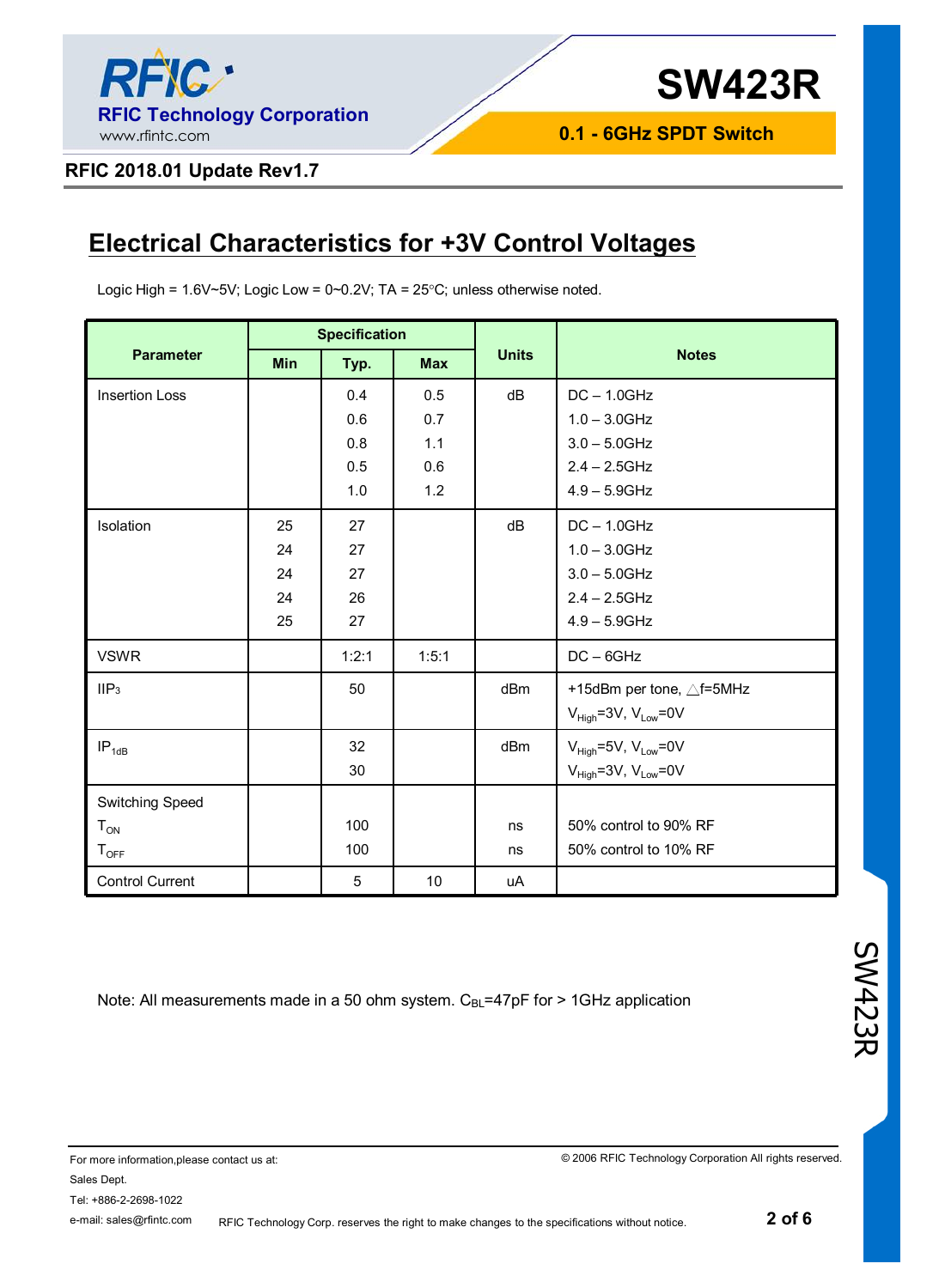

#### **RFIC 2018.01 Update Rev1.7**

### **Typical Characteristic Chart**

#### **(RFC to RF1, RF2 (0, 2.7 V), TOP = +25℃)**







For more information,please contact us at: Sales Dept. Tel: +886-2-2698-1022

e-mail: sales@rfintc.com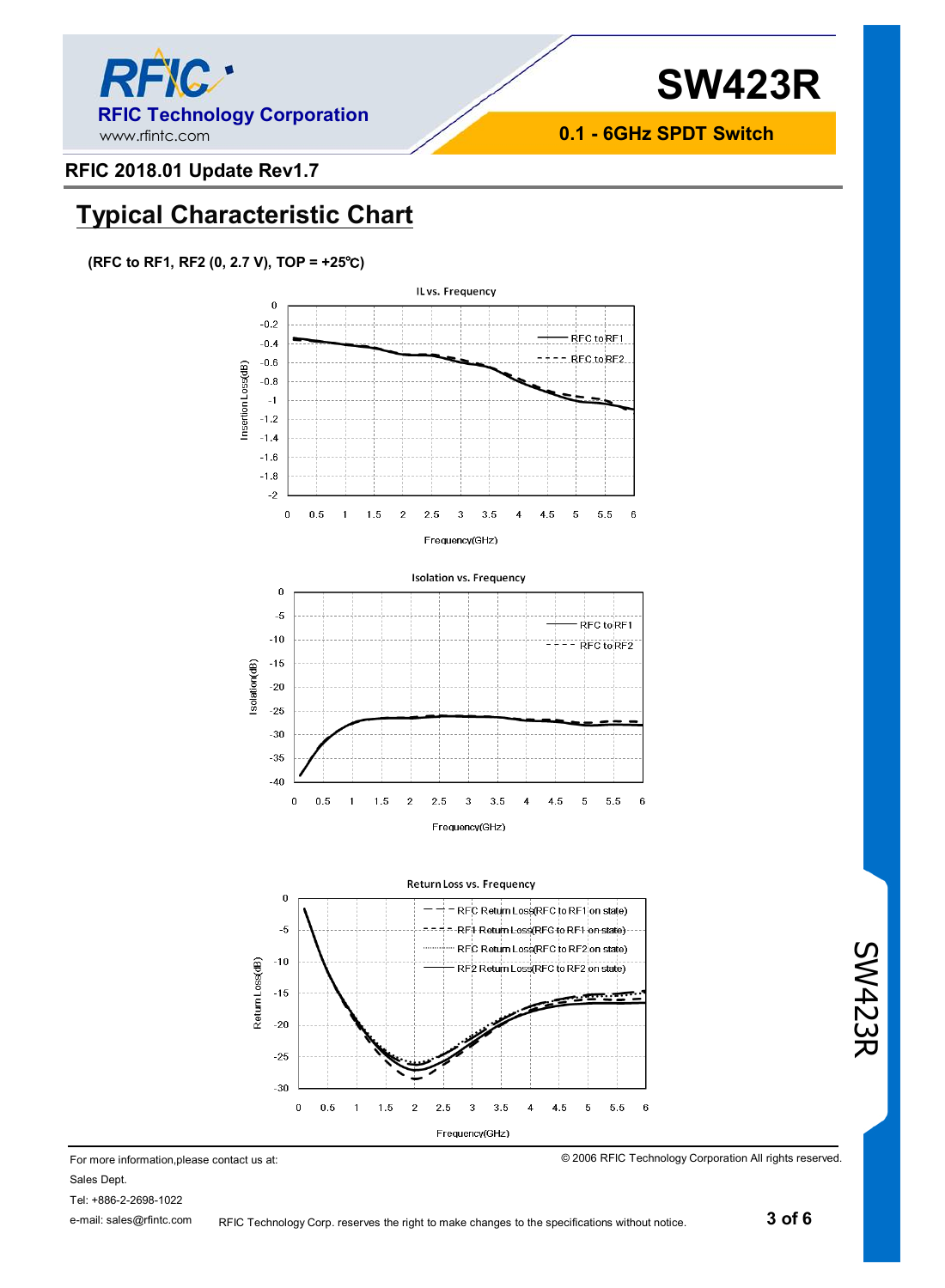

### **RFIC 2018.01 Update Rev1.7**

### **Package Outline**



**Side View**



| Symbal | Dimensions in Millineters |          |       |  |  |
|--------|---------------------------|----------|-------|--|--|
|        | MIN                       | NOM      | MAX   |  |  |
| А      | 0.35                      |          | 0,40  |  |  |
| A1     | 0.00                      |          | 0.05  |  |  |
| А2     | 0.223                     |          | 0.273 |  |  |
| ΑЭ     |                           | 0.127REF |       |  |  |
| b      | 0.10                      | 0.15     | 0.20  |  |  |
| D      | 0.95                      | 1.00     | 1.03  |  |  |
| D1     |                           | 0.45BSC  |       |  |  |
| E      | 0.95                      | 1.00     | 1.03  |  |  |
| E1     |                           | 0.36BSC  |       |  |  |
| E2     | 0.10                      | 0.15     | 0.20  |  |  |
| EЭ     |                           | 0.055BSC |       |  |  |
| е      |                           | 0.35BSC  |       |  |  |
| L      | 0.125                     | 0.175    | 0.225 |  |  |
| θ      | $-12$                     |          | 0     |  |  |
| CCC    |                           | 0.05     |       |  |  |
| М      |                           |          | 0.05  |  |  |
| Burr   | 0.00                      | 0.03     | 0.06  |  |  |

© 2006 RFIC Technology Corporation All rights reserved.

SW423R

For more information,please contact us at: Sales Dept.

Tel: +886-2-2698-1022

e-mail: sales@rfintc.com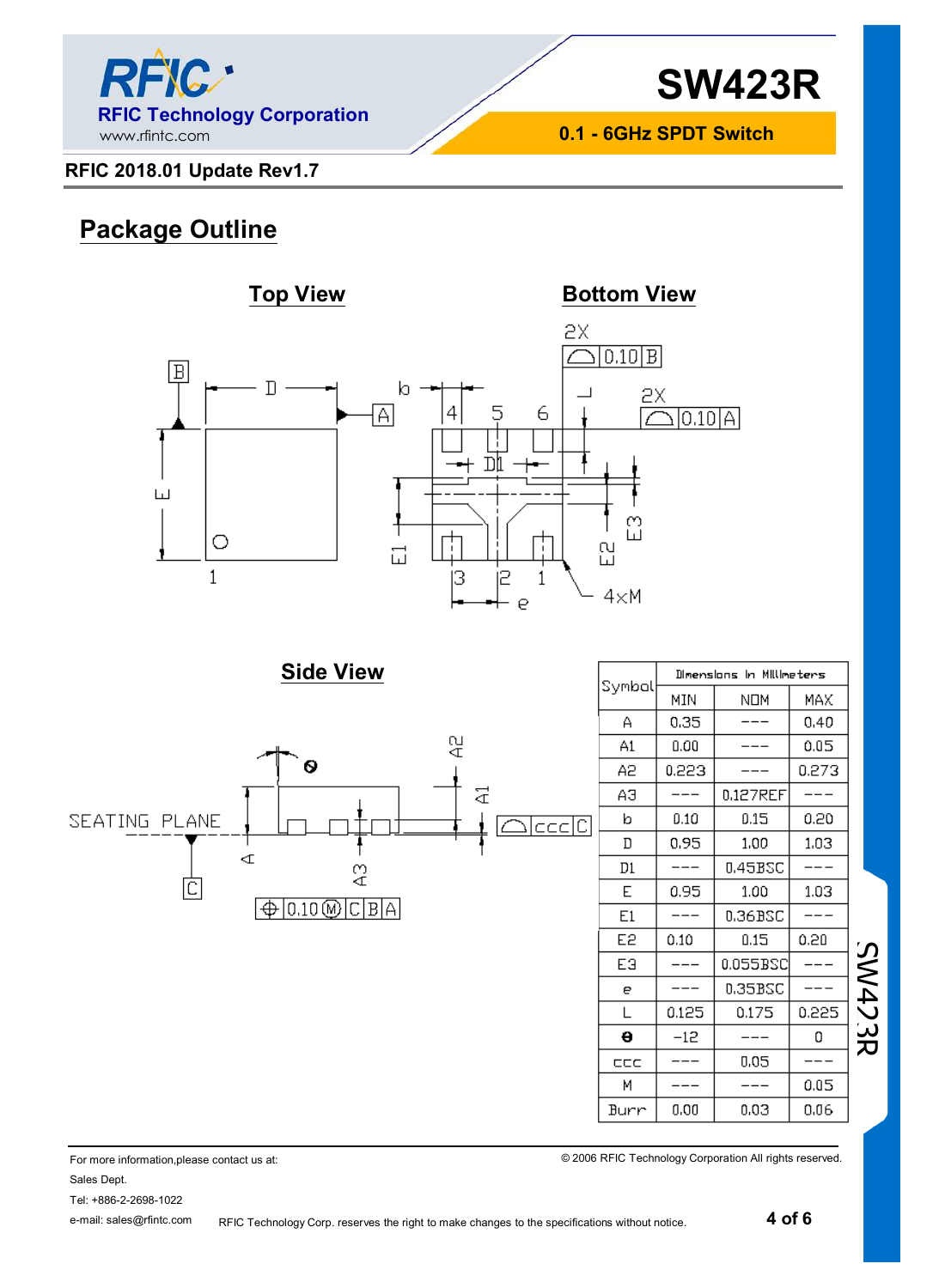

### **RFIC 2018.01 Update Rev1.7**

## **Packing**

| -Pln 1 Indicator<br>R<br>О<br>ľ≍l<br>Þ<br>B.<br>ΓŁ.                                                                                                                                                   |                                                                                                                    |                   |                                                      |                                                                                 |                                   |                       |  |
|-------------------------------------------------------------------------------------------------------------------------------------------------------------------------------------------------------|--------------------------------------------------------------------------------------------------------------------|-------------------|------------------------------------------------------|---------------------------------------------------------------------------------|-----------------------------------|-----------------------|--|
| <b>END</b>                                                                                                                                                                                            |                                                                                                                    |                   |                                                      |                                                                                 |                                   | <b>START</b>          |  |
| $\circ$<br>$\circ$<br>o<br>о<br>o<br>O<br>O<br>O<br>O<br>◠<br>o<br>Ω<br>o<br>o.<br>o<br>◙<br>同<br>o<br>o<br>同<br>ाञ<br>ाठा<br>E.<br><b>SS</b><br>SEALED COVER TAPE-<br>-TRAILER-<br>COMPONENTS-<br>NП | O<br>۰<br>o<br>Ο<br>в<br>鉴<br>Е<br>$\mathcal{L}_{\mathcal{D}}$<br>ish i<br>SEALED COVER TAPE<br>WITH 3K COMPONENTS | O<br>ח<br>酒<br>E. | O<br>o<br>$\circ$<br>o<br>Ω<br>o<br>o<br>⊡<br>o<br>o | o<br>O<br>⊡<br>⊡<br>۱ы<br>SEALED COVER TAPE-<br><b>LEADER-</b><br>NO COMPONENTS | $\circ$<br>$\circ$<br>o<br>Ø<br>o | <b>FIXING</b><br>TAPE |  |
| ITEM                                                                                                                                                                                                  | SPECIFICATION<br>(nm)(nininun)                                                                                     |                   | <b>PKG</b>                                           | Tape                                                                            | Reel                              | Devices               |  |
| LEADER<br>COVER TAPE WITH EMPTY CAVITIES                                                                                                                                                              | B4D(210格)                                                                                                          |                   | TYPE                                                 | Width<br>(mm)                                                                   | Size                              | Per<br>Reel           |  |

|                            |                                        | servanimenta |
|----------------------------|----------------------------------------|--------------|
|                            | LEADER COVER TAPE WITH EMPTY CAVITIES  | B40(210格)    |
|                            | TRAILERICOVER TAPE WITH EMPTY CAVITIES | 400(100格)    |
|                            | FIXING TAPE                            | 100          |
| PROTECTIVE BAND (t-=1.0mm) |                                        | 1200         |

| PKG<br>TYPE                               | Tape<br>Width<br>(mm) | Reel<br>Size | Devices<br>Per<br>Reel |
|-------------------------------------------|-----------------------|--------------|------------------------|
| lUSON6L-1x1x0.4mml<br>$LISIN-6L(1,0×1,0)$ | 8                     | 7"           | 3000                   |



#### For more information,please contact us at: Sales Dept. Tel: +886-2-2698-1022 e-mail: sales@rfintc.com

© 2006 RFIC Technology Corporation All rights reserved.